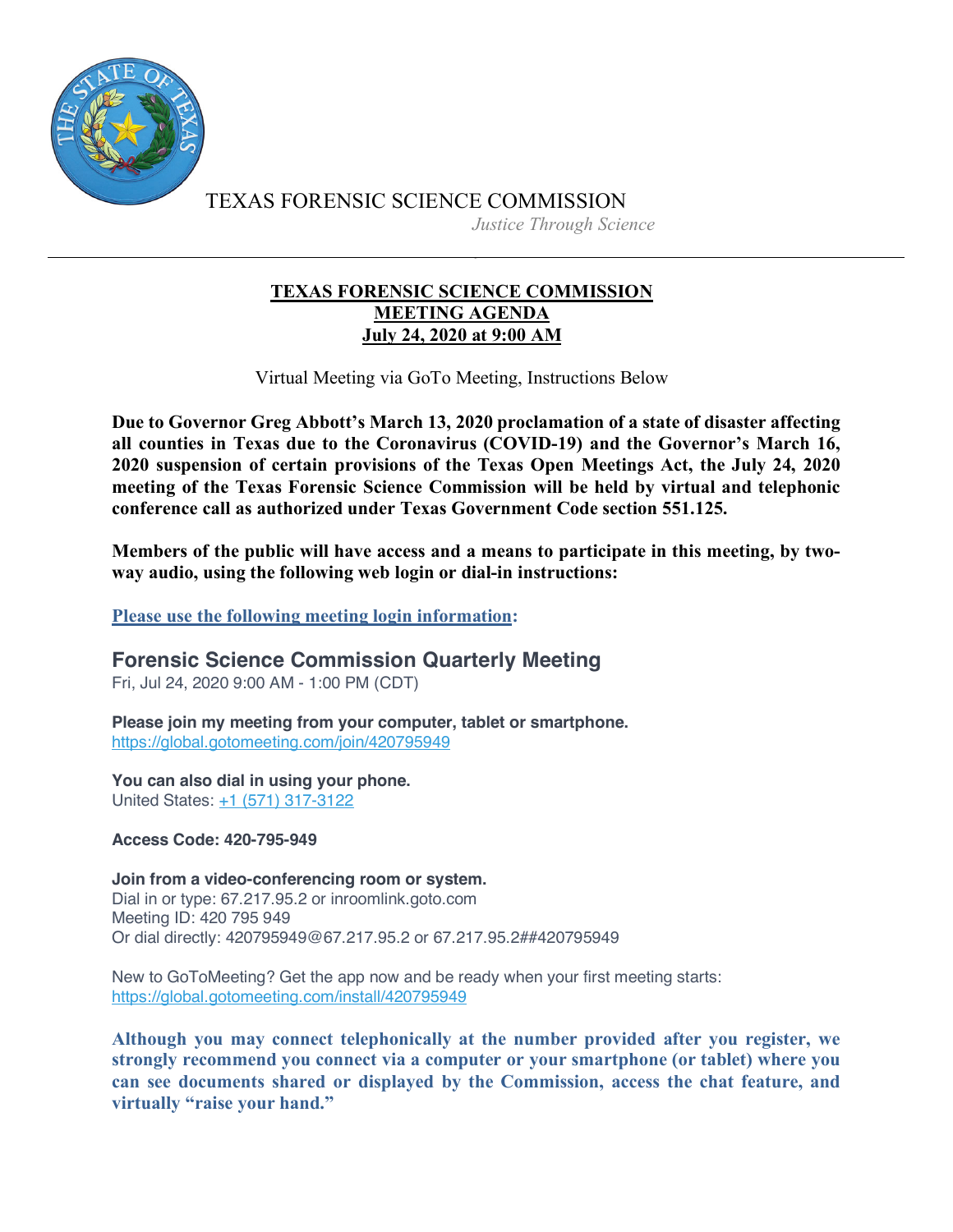## **Public Participant Instructions:**

**If you wish to provide public comment during the meeting on a topic being discussed by Commissioners, please either type your question or comment in the chat box. The meeting facilitator will mute and unmute participants at the direction of the Chairperson. If you are not able to provide public comment during the meeting and still wish to provide public comment, the Commission will have a public comment period at the end of its agenda to address any remaining questions or comments. You may also fill out and email Kathryn Adams the attached Public Testimony Form to info@fsc.texas.gov in advance of the meeting to ensure your public comment is addressed. All public comments are limited to 5 minutes with adjustments as necessary. A recording of the meeting will be available after June 12, 2020. To obtain a recording, please contact Kathryn Adams at (512) 936-0770 or email kathryn.adams@fsc.texas.gov.**

**During this meeting, the Commission may consider and take action on the following items. The Commission may take breaks as necessary. The timing of agenda items provided below are estimates.** 

- 1. Call meeting to order. Roll call for members. (Barnard) *(2 min)*
- 2. Instructions for public participation. (Savage) *(3 min)*
- 3. Review and adopt minutes from June 11, 2020 Forensic Science Commission Complaint Screening Committee meeting June 12, 2020 Forensic Science Commission Quarterly meeting. (Barnard) *(3 min)*
- 4. Office administrative update (FY2020 budget status report fourth quarter; review final reduced budget for FY20-21). (Garcia/Savage) *(5 min)*
- 5. Update on statistics course exam administration and list of qualifying courses. (Garcia/Savage) *(5 min)*
- 6. Discuss and consider pending complaints and laboratory self-disclosures as well as new complaints and self-disclosures received through July 10, 2020 (Daniel) *(45 min)*

Disclosures Received as of July 10, 2020

- 1. No. 20.35; Houston Forensic Science Center (Crime Scene Investigation)
- 2. No. 20.37; NMS Horsham, PA (Toxicology)
- 3. No. 20.40; Department of Public Safety Austin (Materials (Trace))
- 4. No. 20.41; Department of Public Safety Houston/Weslaco (Seized Drugs)
- 5. No. 20.42; Department of Public Safety Crime Laboratory System (Seized Drugs, Quantitative Analysis)
- 6. No. 20.43; Department of Public Safety Tyler (Toxicology)
- 7. No. 20.44; NMS Labs, PA (Forensic Biology/DNA)